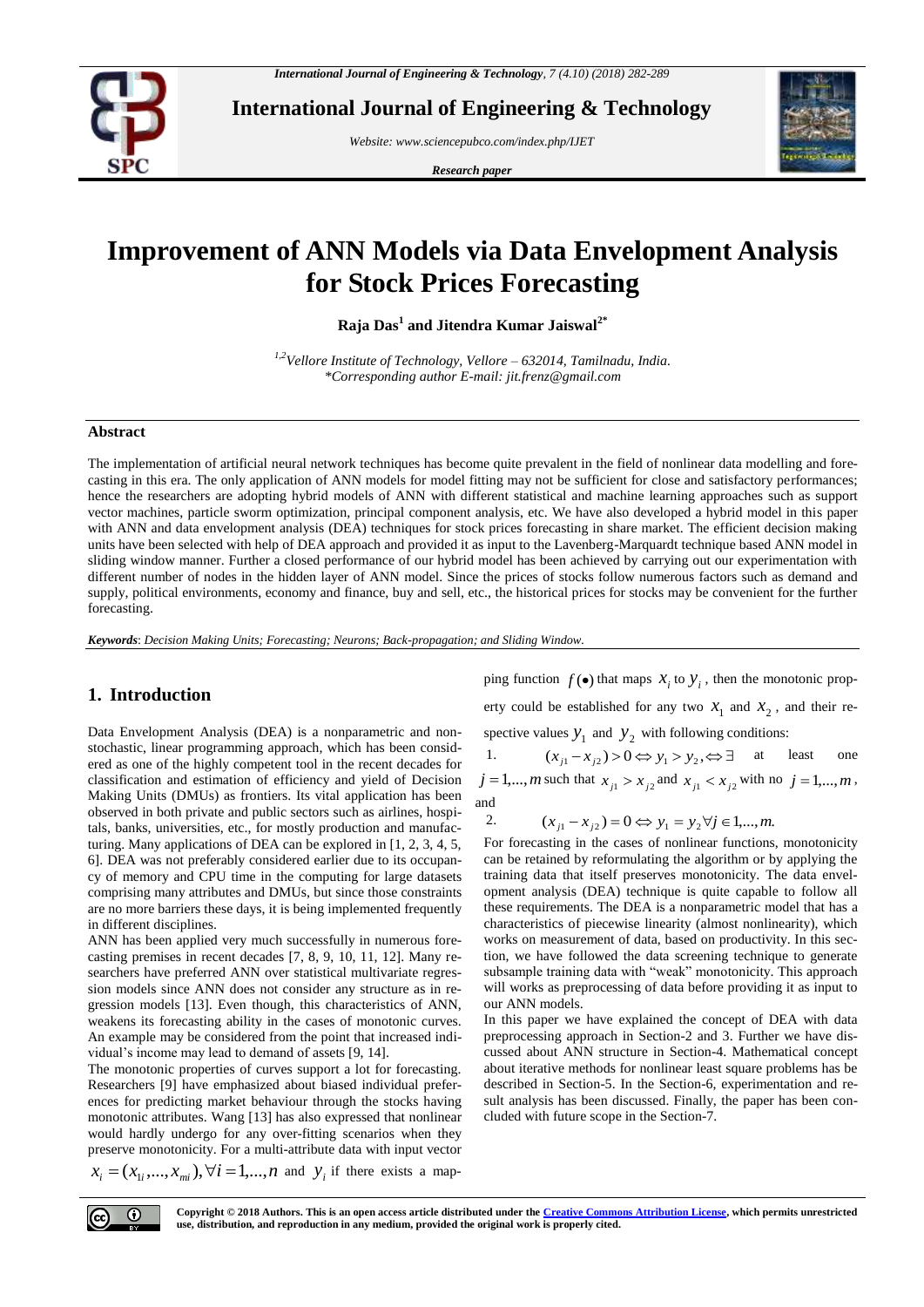# **2. Concept of DEA**

The basic application of DEA technique is to calculate the performance of decision making units (DMUs) (or observations), those actually play a vital role in developing the model. Let us consider that there are  $n$  - DMUs with  $m$  - input and  $s$  – output variables, then the score for relative inefficient  $t^{th} \in \{1,...,n\}$  - DMU can be calculated by the linear programming as follows:

minimize  $\theta_t^c$ 

subject to 
$$
\sum_{i=1}^{n} \lambda_i x_{ji} - \phi_{ji} \le 0 \quad \forall j = 1,..., m,
$$

$$
\sum_{i=1}^{n} \lambda_i y_{ki} - y_{ki} \ge 0 \quad \forall k = 1,..., s,
$$
 (1)

 $\lambda_i \geq 0 \quad \forall i = 1,...,n$ ,

where  $\theta_t^c$  is the inefficiency score for  $t^h$ -DMU, given by [15] (CCR). DMU applies  $x_{ji}$  inputs and produces  $y_{ki}$  outputs, and  $\lambda_k$  are dual variables. The CCR model asserts that a DMU, *t* is inefficient when it can reflect similar output levels while consuming less number of inputs. The CCR model follows a constant returns to scale (CRS) cases,

that is, it requires exactly double costs for doubling outputs, however, [16] (BCC) model performs on variable returns to scale (VRS) cases:

minimize  $\theta_t^B$ 

subject to 
$$
\sum_{i=1}^{n} \lambda_i x_{ji} - \phi_{jt} \le 0 \quad \forall j = 1,..., m,
$$

$$
\sum_{i=1}^{n} \lambda_i y_{ki} - y_{ki} \ge 0 \quad \forall k = 1,..., s,
$$
 (2)

$$
\lambda_i \ge 0
$$
 and  $\sum_{i=1}^n \lambda_i = 1$ ,  $\forall i = 1,...,n$ 

where  $\theta_t^B$  is the inefficiency score for  $t^h$ -DMU, given by [16] (BCC). Under VRS cases, there is nonlinear decreasing or increasing conditions with inputs and outputs. For instance, decreasing scale cases may require a higher proportion of increase in inputs for getting increase in outputs.

For input and output vectors  $x = (x_j), j = 1,...,m$ and  $y = (y_k)$ ,  $k = 1,..., s$ , a standard data envelop function  $f(x)$ with a set of DMUs, can be established with following equation [13]:

$$
y = f(x) - p - q \tag{3}
$$

where *p* and *q* are inner and outer deviations. The DEA technique performs on assumption of monotonicity, and hence *q = 0*.

# **3. Data Preprocessing by DEA for Input to ANN**

The functionality of ANNs essentially depends on the structure and quality of input data which determine the performance on ANN models [17]. Here we have followed DEA-based technique to sort out the input data. For univariate cases, we have firstly observed the application of DEA for partitioning the input data. Further a generalized mathematical structure has been produced for a multivariate input data [18].

### **3.1. Case of Univariate Input Data**

The assumption of monotonic property has played a vital role for decision making scenarios. In a simple way, mathematically, a monotonic property for univariate input is defined as follows:

$$
x_1 > x_2 \Leftrightarrow f(x_1) > f(x_2) \tag{4}
$$

DEA techniques have worked on finding capable frontiers which are compatible with assumption of monotonicity. Actually every capable DMU (also called as reference DMU) stays on capable frontiers which satisfy monotonicity. Figure 1 can be observed as an example for a set of frontiers for a combination of univariate input and single output scenario. Frontier-1 appears as the most capable while Frontier-2 and #3 performs in gradually decreasing capability of frontiers. Existing 9-DMUs lie on different frontiers as per the efficiencies gradually decreasing from Frontier-1 to #3 but each 3 DMUs have the same efficiency on a single frontier.



Figure 1: A set of linear frontiers in piecewise manner

ANN applies the method of least square to minimize errors in nonlinear predicting models. If ANN is trained with the DMUs lying only on a single frontier, it will be preserving monotonic property, but if all the 9 DMUs are involved, it will certainly lead to inconsistency for the model with monotonicity assumptions.

It can also be understood in a way that the probability of a monotonicity assumption based predicting function learned by an ANN decreases gradually, when there is involvement of training data having lesser DEA-based efficiencies. Let us represent *DMUs* by *DMUs1* , *DMUs2* , and *DMUs3* lying on Frontiers-1 to #3 respectively, following monotonic property (*MP*), the respective conditional probabilities *P*(*MP|DMUsi*) reflect the following relation:

$$
P(MP | DMU_{s1}) > P(MP | DMU_{s1}, DMU_{s2}) > P(MP | DMU_{s1}, DMU_{s2}, DMU_{s3})
$$
 (5)

### **3.2. Case of Multivariate Input Data**

Let us proceed with a case of multiple input and single output data for *k*-observations training data set  $\{(x_1, y_1), ..., (x_k, y_k)\}$ , where  $x_i$ represents *m*-dimensional input multivariate vector of *i th* observation with  $y_i$  as output value. The forecasting function *f*( $x$ <sup>*i*</sup>) > 0 with a variable  $\zeta$ <sup>*i*</sup> = /*y*<sub>*i*</sub>/*f*( $x$ *<sub><i>i*</sub>)</sub>/*f*( $x$ <sup>*i*</sup>)</sub>/*f*( $x$ <sup>*i*</sup>)</sub>/*f*( $x$ <sup>*i*</sup>)</sub>/*f*( $x$ <sup>*i*</sup>)/*f*(*s i*) is selected in such a way that the following condition is optimized:

$$
\text{maximize} \quad \sum_{i=0}^{k} \zeta_i \tag{6}
$$

subject to  $0 < \zeta_i < 1, i = 1, ..., k$ 

It is obvious that this formulation has an optimal value for *k* as upper bound that provides a perfect fit for the function  $f(x_i)$  on training data. Nevertheless, for cases when perfect fit are not possible, the selection of  $f(x_i)$  should be in such way that all the values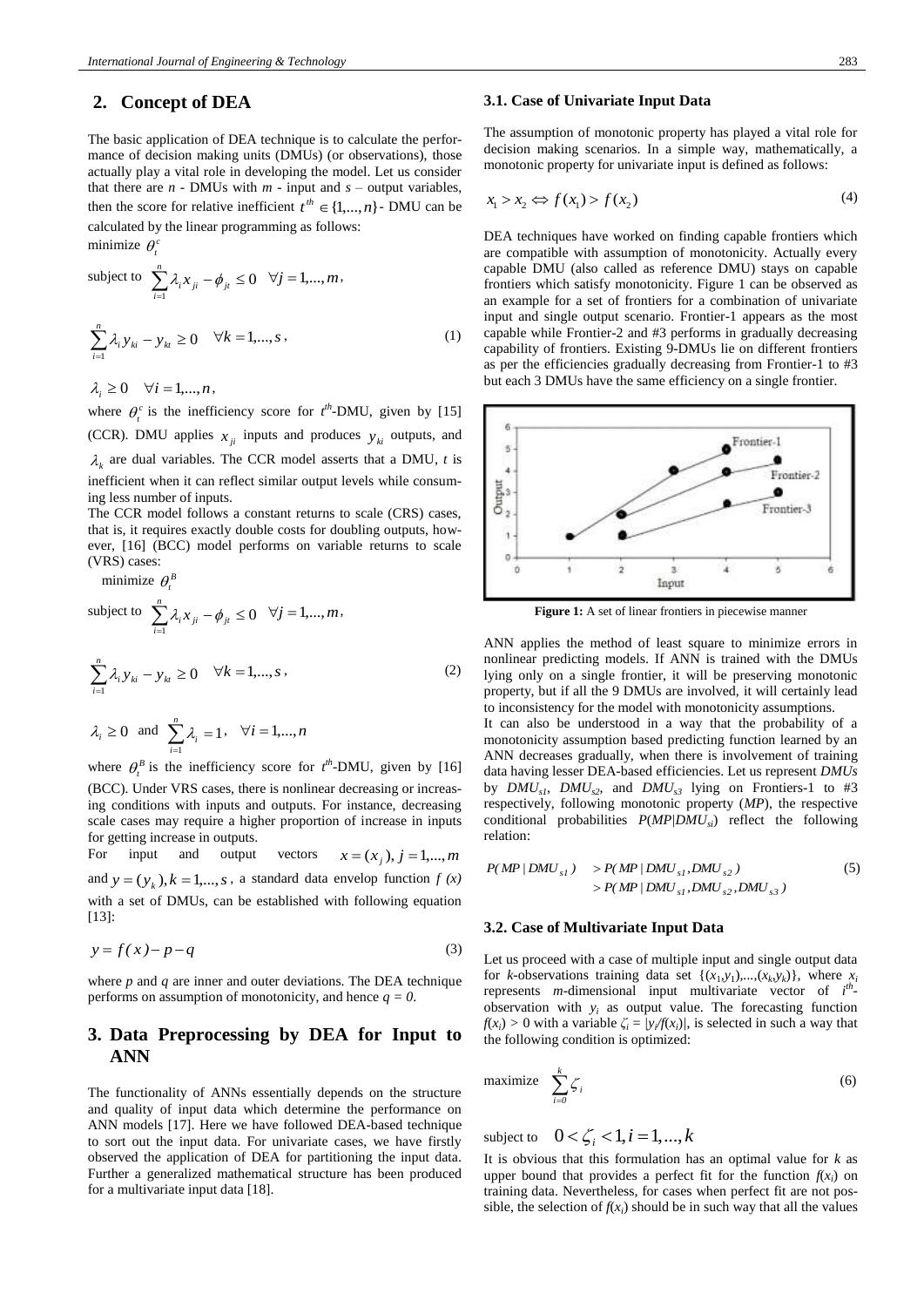of  $\zeta$ <sup>*i*</sup> are close to 1, for all *i*, that is, the probability density function for  $\zeta$ <sup>*i*</sup> is monotonically increasing. [19] had proposed a class of monotonically increasing densities on [0*,*1] with mode 1 as follows:

$$
h(\zeta) = c_{\alpha} e^{\alpha \zeta}, \alpha > 0 \tag{7}
$$

#### **Lemma 3.1.**

Let us suppose that  $\zeta_i$  are independent and identically distributed (iid) with monotonically increasing densities, as in the equation-(7), similar values of  $\zeta$  in the sample are also maximized in the equation-(6).

#### **Lemma 3.2.**

In the processed data, the outliers (external and internal deviations) are also minimized by equation-(6). [18] can be referred for proofs of Lemma 3.1 & 3.2.

### **4. Artificial Neural Network Structure**

The concept of artificial neural networks is very much relevant and analogous to natural nervous systems in human brain. It can be considered as a substantially parallel adaptive networks of neurons. Neurons are here cognitive to simple nonlinear computing components. The prime intention of neural networks is to perform both analysis and establishment of such substantive parallel computing systems.



**Figure 2:** Artificial Neural Network Model

Neurons are categorized into three types: input, hidden, and output. Input neurons receive inputs from external sources as an stimulant to the network. Output of neurons produces output signals of the network. The intermediate functions are calculated by hidden neurons, and these neurons are not visible from the external sites. A neural network model can be created as a weighted directed graph containing neurons as nodes and weighted edges as links. The basic structure of the artificial neural networks is sketched in Figure 2.

An artificial neural network model has the capability of adopting the change of environment that is called as learning. In this process it generates an internal model with sampled data, which represent structured weight vectors. Learning algorithms develop an architecture-based approach to assign patterns into weights to produce internal models. Learning process continues with update of connection weights.

# **5. Iterative Methods for Nonlinear Least Square Problems**

Some of the useful definitions may be followed as preliminary context of this chapter as follows.

To minimize a real valued function *f* with *N* variables in the *unconstrained optimization scenarios*, we search a *local minimizer*, that is, a value  $x^*$  such that

$$
f(x^*) \le f(x) \tag{8}
$$

for all *x* close to *x* ∗. In the case of *global minimizer*, it will consider simply for all *x*. In the *constrained optimization scenarios*, for a *local minimizer* of a function *f* over a set  $U \subset \mathbb{R}^N$  and  $x^* \in U$ , such that *f*(*x*∗) *≤ f*(*x*) for all *x* ∈ *U* near *x* ∗. Again in case of *global minimizer*, it is simply for all  $x \in U$ .

#### **5.1. Notations and Some Preliminary Definitions**

In this paper, we have followed the following convention. Vectors are considered as column vectors. The vector *x* ∗ is a solution to function *f*, while *x* is a desired value. The initial iteration or sometimes preliminary guess is *x*0, and  $\{x_k\}$ ,  $k \ge 0$  are the series of iterations. The *i*<sup>th</sup> element of a vector *x* by  $(x)$ <sub>*i*</sub>, and the *i*<sup>th</sup> element of  $x_k$ <br>by  $(x)$  The error is  $(c - x - x^*)$  and  $c - x - x^*$  is the error in  $x^{th}$ by  $(x_k)_i$ . The error is  $(\varepsilon = x - x^*)$  and  $\varepsilon_n = x_n - x^*$  is the error in *n* iteration. The gradient of *f*, is called *Jacobian* of *f*, denoted by ∇*f*(*x*)  $\in \mathbb{R}^N$  for  $x \in \mathbb{R}^N$ , if it exists,

$$
\nabla f(x) = \left(\frac{\partial f}{\partial x_1} \frac{\partial f}{\partial x_2} \dots \frac{\partial f}{\partial x_n}\right) \tag{9}
$$

The 2*nd* derivative is called *Hessian* of *f*, and if it exists, represented as

$$
\nabla^2 f = \begin{pmatrix}\n\frac{\partial^2 f}{\partial x_1 \partial x_1} & \frac{\partial^2 f}{\partial x_1 \partial x_2} & \dots & \frac{\partial^2 f}{\partial x_1 \partial x_n} \\
\frac{\partial^2 f}{\partial x_2 \partial x_1} & \frac{\partial^2 f}{\partial x_2 \partial x_2} & \dots & \frac{\partial^2 f}{\partial x_2 \partial x_n} \\
\vdots & \vdots & \dots & \vdots \\
\frac{\partial^2 f}{\partial x_n \partial x_1} & \frac{\partial^2 f}{\partial x_n \partial x_2} & \dots & \frac{\partial^2 f}{\partial x_n \partial x_n}\n\end{pmatrix}
$$
\n(10)

Throughout this paper, the Euclidean norm is given as

$$
||x|| = \sqrt{\sum_{i=1}^{n} (x_i^2)}
$$
\n(11)

### **Definition 5.1.**

A positive-definite matrix A obeys the follows  $x^T Ax > 0$  for every non-zero vector x. If A is positive definite and symmetric as well, it is semi-positive definite. If A consists both negative and positive eigenvalue., It is called as indefinite.

#### **Definition 5.2.**

Least Square Problem: The general function for finding local minimize

$$
f(x) = \frac{1}{2} \sum_{i=1}^{m} (f_i(x))^2
$$
 (12)

 $where f_i: \mathbb{R}^N \to \mathbb{R}, i = 1,...,m$  are generated functions and  $m \geq n$ . Let us consider a simplest quadratic objective function as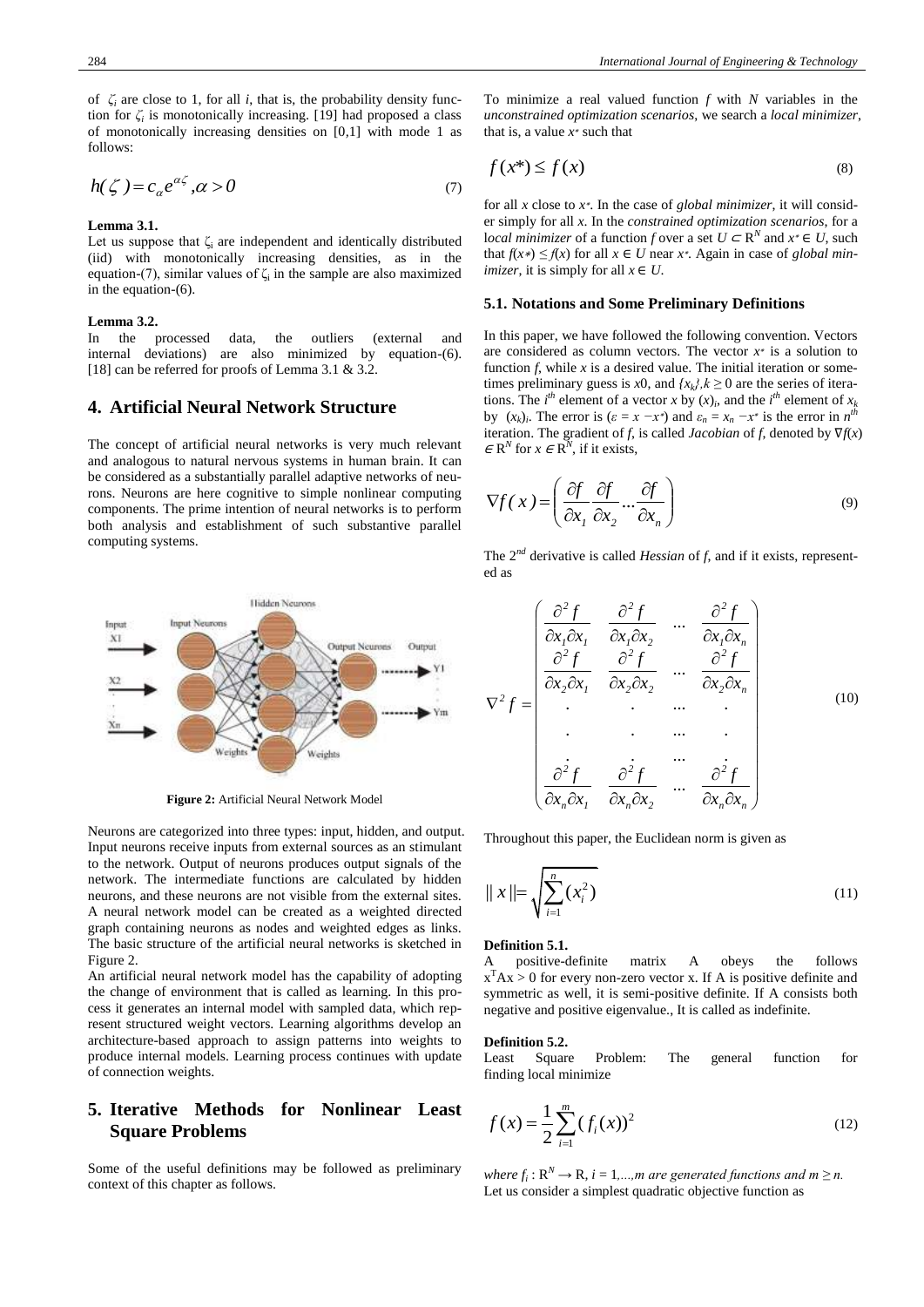$$
f(x) = \frac{1}{2}x^T H x - x^T b \tag{13}
$$

and without loss of generality, we may assume that *H* is symmetric, since

$$
x^T H x = x^T \left(\frac{H + H^T}{2}\right) x \tag{14}
$$

*H* is  $\nabla^2 f(x)$ , for all *x*, and by the symmetry

$$
\nabla f(x) = Hx - b \tag{15}
$$

#### **Definition 5.3**

If H is positive semidefinite, the objective quadratic function is convex.

If *H* is positive semi-definite, the objective quadratic function is convex.

If *x* ∗ is local minimum of a quadratic function *f*, the necessary terms for optimality involve that *H* is positive semidefinite, and  $Hx^* = b$  and the global minimizer is solution of this linear system in particular. If *H* is not sparse, for an average length *N*, this linear system can be solved by *Cholesky factorization* [20] of *H* as  $H = LL^T$ , *L* is positive diagonal with lower triangular nonsingular matrix. The Cholesky factorization will not exist for indefinite *H*.

### **5.2. Gauss-Newton Method**

Nonlinear least squares conditions may have objective functions as follows:

$$
f(x) = \frac{1}{2} \sum_{i=1}^{m} \frac{|r_i(x)|^2}{|r_i(x)|^2}
$$
 (16)

or

$$
f(x) = \frac{1}{2} R(x)^T R(x)
$$
 (17)

Where vector  $R = (r_1, \ldots, r_m)$  is *residual*.

In the Gauss-Newton method,  $\nabla^2 f$  is simply discarded, and one calculates a step

$$
s = -(R'(x_c)^T R'(x_c))^{-1} \nabla f(x_c)
$$
\n(18)

Or

$$
s = -(R'(x_c)^T R'(x_c))^{-1} R'(x_c)^T R'(x_c)
$$
\n(19)

The Gauss-Newton next iteration is  $x_+ = s + x_c$ , for the close iteration  $x_c$ .

#### **5.3. Steepest Descent Method**

The direction in the steepest descent method is determined by *−*∇*f*(*x*), and the current iteration *x<sup>c</sup>* is updated by

$$
x_{+} = -\lambda \nabla f(x_{x}) + x_{c}
$$
 (20)

For  $\lambda = 1$ ,  $x_{+}$  may not be more close to a solution than  $x_c$ , since the direction is scaled with *f* , unlike the direction in Newton's method. For the effective results, the *steplength λ* should be chosen. It may

be determined as  $\lambda = \gamma^m$ , where  $\gamma \in (0,1)$ , and  $m \ge 0$  is the smallest integer in such a way that can sufficiently reduce the value of *f* . So steepest decent method may follow

so steepest decent method may follow  
\n
$$
f(-\lambda \nabla f(x_x) + x_c) - f(x_c) < -\lambda \alpha ||\nabla f(x_c)||^2 \quad (21)
$$

This is called as *Armijo rule* [21], for *line search*, applied to find minimizer in a direction where *f* locally decreases. This testing is repeatedly continued up to some threshold and step-size is also reduced if test fails as *backpropagation*.

#### **5.4. Levenberg-Marquardt Method**

Most of the standard ANN techniques want to get the bottom of nonlinear least square problems that deal with fitting a parameterized function to install the minimization of sum of squared errors (SSE) between output of the function and actual data values by continuously updating the parameter values. The LM method is basically a combination of two minimization methods, namely, the steepest descent and Gauss-Newton (GN) method. The steepest descent gradually decreases the SSE by modifying the parameters in the steepest-descent direction whereas Gauss-Newton does the same by treating the least square function as locally quadratic and the estimate the least value of the curve. Steepest descent method deals with the global minimization while Gauss-newton method seeks the local minimum. The LM method follows the steepest-descent method when the parameters are far from the optimal point and switches to GN when the parameters are in the range of local quadratic curve [22].

The solutions of trust region problems are characterized by the theory of constrained optimization [23].

#### **Theorem 5.4**

Suppose that  $g \in R^N$  and A is an N x N symmetric matrix. Let

$$
m(s) = sT As / 2 + gT s
$$
 (22)

*A vector s is a solution to* min*||s||≤*<sup>∆</sup> *m*(*s*) *if and only if there exist*  $v \geq 0$ *, such that*  $(A + vI)s = -g$  *and either*  $||s|| = \Delta$  *or*  $v = 0$ *.* 

**Algorithm 5.1** TrustRegionTestLM( $x_t$ ,  $x_c$ ,  $x_+, f, v$ )

- 1.  $z = x_c$
- 2. *while*  $z = x_c$
- *i)* Actual reduction  $\textit{actred} = f(x_c) - f(x_t); s_t = x_t - x_c;$

$$
ii) Predicted reduction predred = -\nabla f(xc)T st / 2
$$

iii) if 
$$
\frac{actred}{predred} = \mu_0
$$
 then  $z = x_c$ ;  $v = \max(w_{up}v, v_0)$ ,  
and recalculate the test point with new v.

and recalculate the test point with new *v actred*

iv) if 
$$
\mu_0 \le \frac{\text{atrical}}{\text{predicted}} \le \mu_{\text{low}}
$$
 then  

$$
z = x_t; v = \max(w_{up}v, v_0),
$$

v) if 
$$
\frac{\text{actred}}{\text{predred}} \ge \mu_{\text{low}} \text{ then } z = x_t
$$

$$
vi) \quad if \quad \frac{actred}{predred} \ge \mu_{high} then \quad v = w_{down}v
$$

$$
vii) \text{ if } v_0 > v, \text{ then } v = 0
$$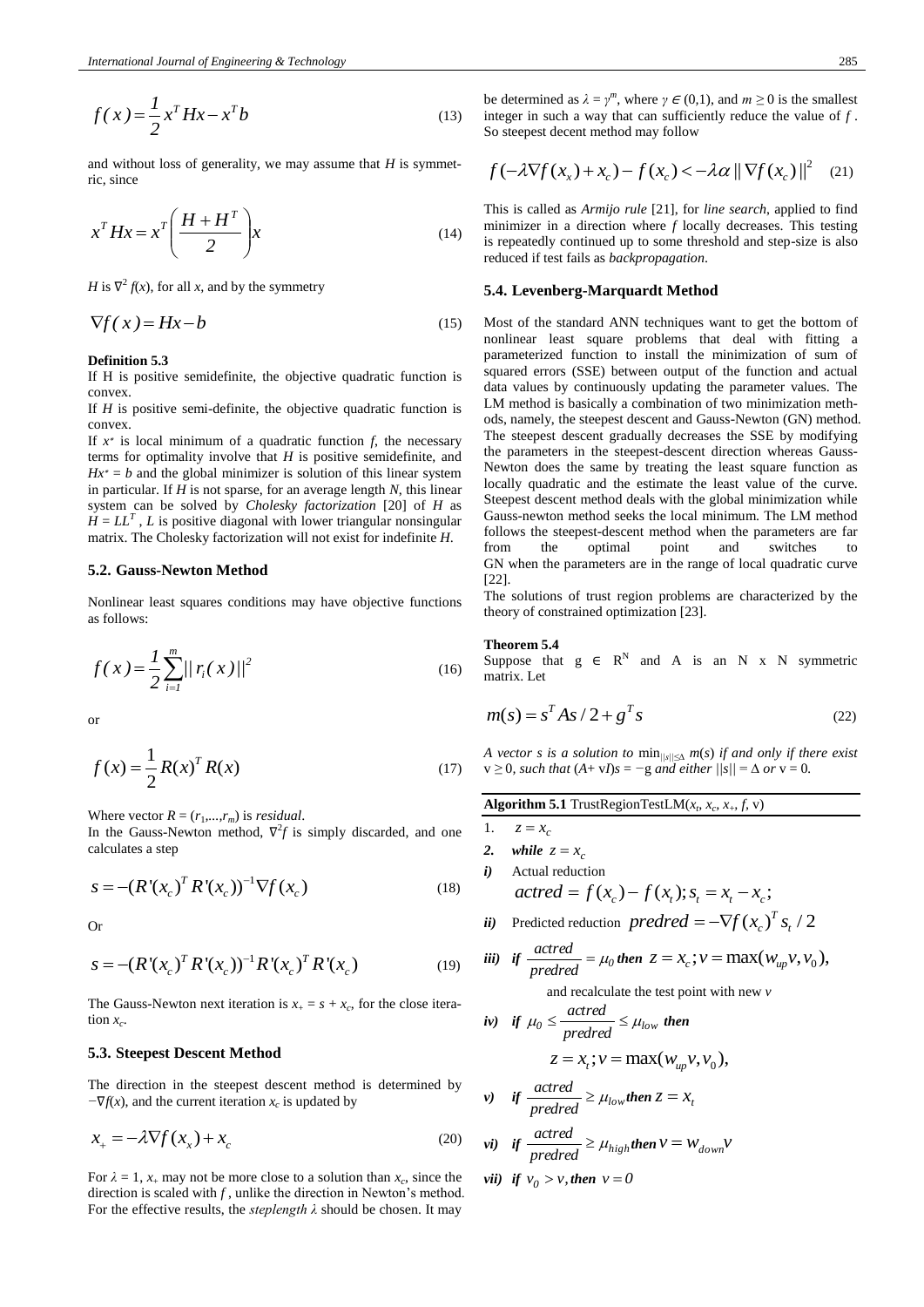*3.*  $x_{\perp} = z$ 

Now the Levenberg-Marquradt algorithm can be sketched as follows:

### **Algorithm 5.2** lmalgorithm(*x, R, kmax*)

1.  $v = v_0$ 2. *for k = 1: kmax* suppose  $x_c = x$ Calculate *R, f, R',* and ∇*f* ; Check for termination 1 Examples  $\mathbf{x}_c = \mathbf{x}$ <br>Calculate  $R, f, R'$ , and  $\nabla f$ ; Check for termination<br> $x_t = -(R'(\mathbf{x}_c)^T R'(\mathbf{x}_c) + \nu_c I)^{-1} R'(\mathbf{x}_c)^T R'(\mathbf{x}_c) + \mathbf{x}_c$ 

Call TrustRegionTestLM( $x_t$ ,  $x_c$ , $x$ ,  $f$ ,  $v$ )

# **6. Experimentation with DEA and BPNN-LM Model**

### **6.1. Data Acquisition**

Since the data from financial market are frequently accessible in the both paid and free forms, we have considered the free data from NSE India website for the stocks MARUTI and TATA Motors for 200-days on the daily basis.

We have considered 85% of the data, that is, 170-days for training the model and predicted for next 15-days closing prices. Further, in the sliding window manner, we have discarded the most old 15 days data and added the 15-days data and retrained the model to predict for new 15-days closing prices (Figure. 3).

Since, we have observed that the Levenberg-Marquardt from back-propagation technique based neural network models was performing well, hence we have applied the same model here, giving it a name as BPNN-LM, for prediction of stock market prices, which would be accepting the preprocessed data by DEA, as input. As our final objective is to develop a hybrid model with subtly executing ANN models, as some of its constituents, the study of performance of different ANN models becomes important, and hence here we have focused on BPNN-LM model.



**Figure 3:** Windowing of the Data for Prediction of Closing Prices for Next 15-Days

### **6.2. Result Analysis**

We have presented the energy level of decision making units in Figure 4, where 50% of data has been considered as low and rest as high energy data, those are also called as efficient and nonefficient data respectively. These data have been separated by CCR and BCC methods.



Figure 4: Partitioning the Data into High & Low Energy States for Maruti and TATA Motors from the Two Considered Methods for DEA

We have produced the prediction graphs in Figure 5 and Figure 6.



**(a)** lmMARUTI All Respective Data



**(b)** lmTATA All Respective Data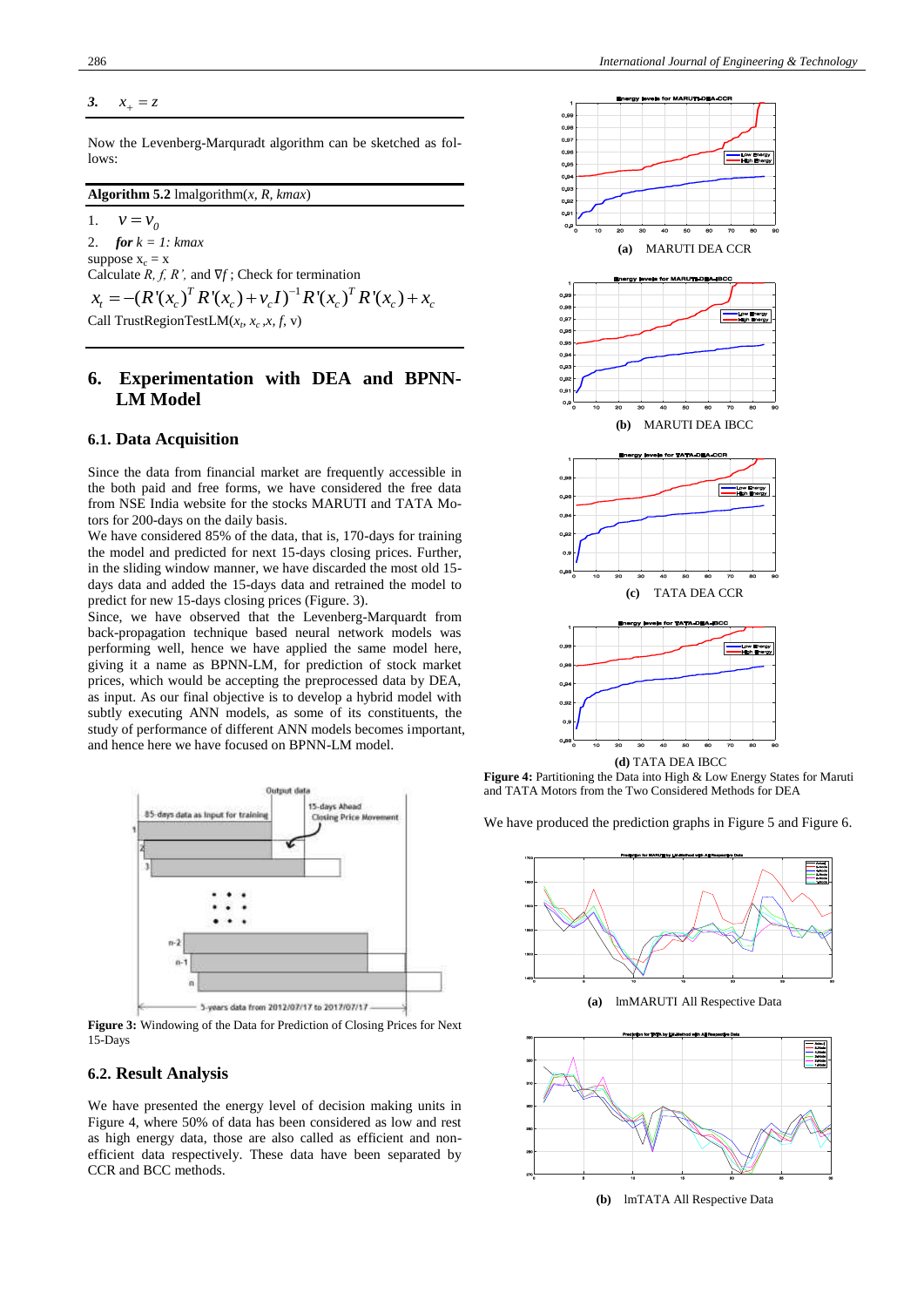

**(c)** lmMARUTI Nonefficient Data



**(d)** lmTATA Nonefficient Data







**(f)** lmTATA Efficient Data **Figure 5:** Prediction for Maruti and TATA Motors with All Respective, Non-efficient, and Efficient Data by CCR DEA



**(a)** lmMARUTI All Respective Data



**Figure 6:** Prediction for Maruti and TATA Motors with All Respective, Non-efficient, and Efficient Data by BCC DEA

With the help of all considered training data, efficient and non-efficient data sets, giving them as input to BPNN-LM model with varying number of nodes from one to five in the hidden layer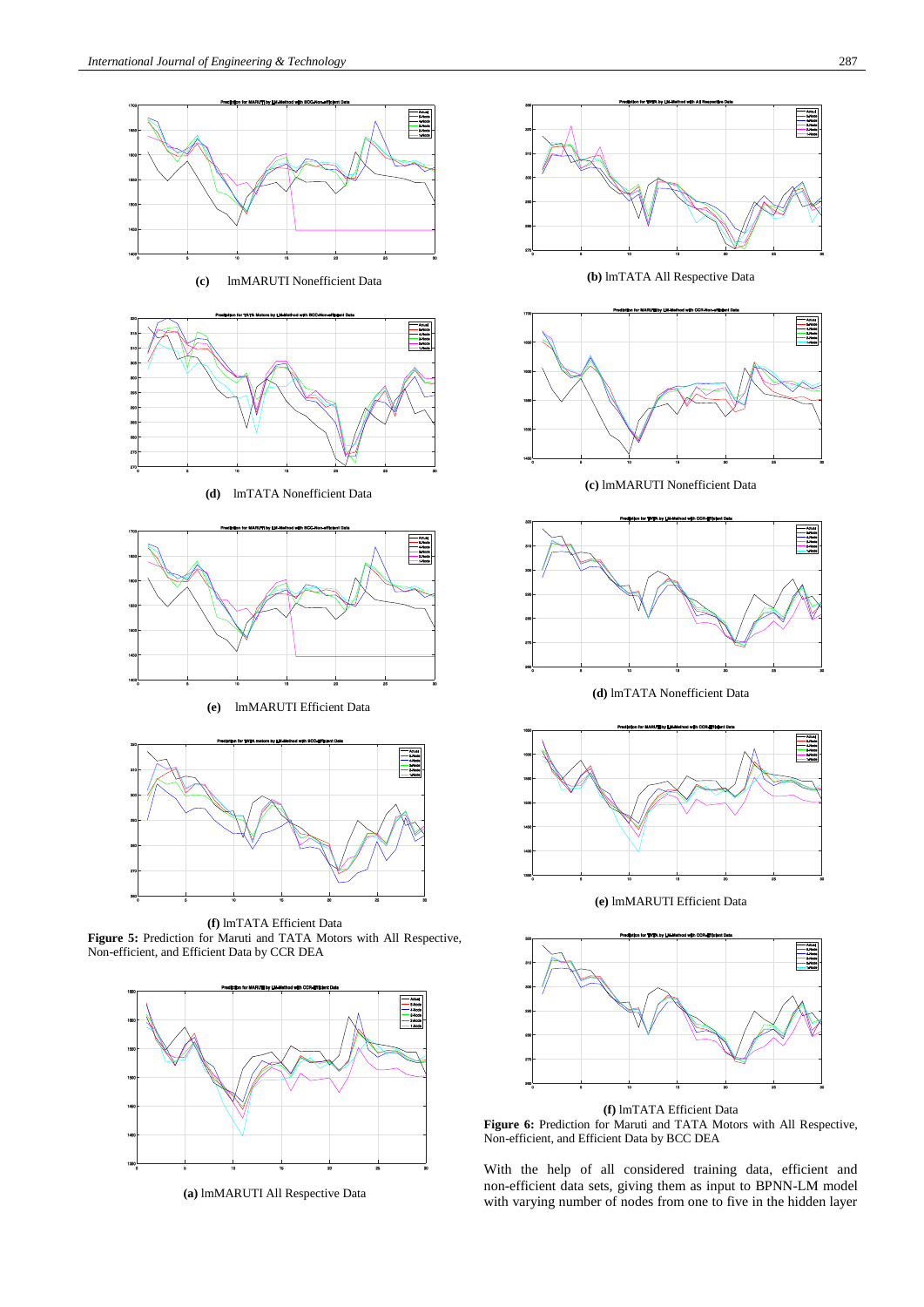of the ANN model. These data set has been segregated with CCR and BCC models of DEA approach. The performances of these approaches has been observed by root mean square error (RMSE) estimation presented in Table 1 and Table 2 respectively.

**Table 1:** Root Mean Square Error (RMSE) Values for Nodes and DEA CCR BPNN-LM Comparison

|                  | 5-NODE | 4-NODE | 3-NODE | 2-NODE | $1 -$       |
|------------------|--------|--------|--------|--------|-------------|
|                  |        |        |        |        | <b>NODE</b> |
| <b>RMSE ALL</b>  | 26.26  | 27.57  | 119.84 | 29.46  | 27.46       |
| <b>DATA</b>      |        |        |        |        |             |
| <b>CCR</b>       |        |        |        |        |             |
| <b>MARUTI</b>    |        |        |        |        |             |
| <b>RMSE</b>      | 47.45  | 53.98  | 46.37  | 86.45  | 51.98       |
| NON-             |        |        |        |        |             |
| <b>EFFICIENT</b> |        |        |        |        |             |
| <b>CCR</b>       |        |        |        |        |             |
| <b>MARUTI</b>    |        |        |        |        |             |
| <b>RMSE</b>      | 38.03  | 29.71  | 27.28  | 31.91  | 28.10       |
| <b>EFFICIENT</b> |        |        |        |        |             |
| <b>CCR</b>       |        |        |        |        |             |
| <b>MARUTI</b>    |        |        |        |        |             |
| RMSE ALL         | 6.91   | 7.00   | 6.25   | 6.92   | 6.05        |
| <b>DATA</b>      |        |        |        |        |             |
| <b>CCR TATA</b>  |        |        |        |        |             |
| RMSE             | 9.11   | 8.56   | 9.66   | 9.57   | 9.56        |
| NON-             |        |        |        |        |             |
| <b>EFFICIENT</b> |        |        |        |        |             |
| <b>CCR TATA</b>  |        |        |        |        |             |
| <b>RMSE</b>      | 6.96   | 11.73  | 7.05   | 6.02   | 6.61        |
| <b>EFFICIENT</b> |        |        |        |        |             |
| <b>CCR TATA</b>  |        |        |        |        |             |

We can observe in the Table 1 that for Maruti with DEA CCR BPNN-LM model, with one node at hidden layer and considering all training data, the RMSE is 27.46 whereas efficient data and three nodes in the hidden layer, the RMSE is 27.28. Similar scenario is there for TATA motors, as with one node at hidden layer and considering all training data, the RMSE is 6.05 whereas efficient data and two nodes in the hidden layer, the RMSE is 6.02. In the Table 2 that for Maruti with DEA BC BPNN-LM model, with one node at hidden layer and considering all training data, the RMSE is 27.11 whereas efficient data and four nodes in the hidden layer, the RMSE is 27.03. Similar scenario is there for TATA motors, as with one node at hidden layer and considering all training data, the RMSE is 5.97 whereas efficient data and two nodes the hidden layer, the RMSE is 5.96.

Results reflected in these two tables, express the success of ourexperiment in the perspectives that similar, rather somewhat betterperformance is being achieved with all considered data and filtered by 50% efficient data. This will reduce the processing time of the computer very much and with high volume of data, it can help us to faster our decision makings.

|                  | 5-NODE | 4-NODE | 3-NODE | 2-NODE | $1-$        |
|------------------|--------|--------|--------|--------|-------------|
|                  |        |        |        |        | <b>NODE</b> |
| RMSE ALL         | 52.61  | 31.74  | 30.74  | 26.93  | 27.11       |
| <b>DATA</b>      |        |        |        |        |             |
| <b>BCC</b>       |        |        |        |        |             |
| <b>MARUTI</b>    |        |        |        |        |             |
| <b>RMSE</b>      | 39.05  | 44.00  | 40.76  | 42.63  | 46.34       |
| NON-             |        |        |        |        |             |
| <b>EFFICIENT</b> |        |        |        |        |             |
| <b>BCC</b>       |        |        |        |        |             |
| <b>MARUTI</b>    |        |        |        |        |             |
| <b>RMSE</b>      | 28.30  | 27.03  | 28.71  | 43.07  | 38.48       |
| <b>EFFICIENT</b> |        |        |        |        |             |
| <b>BCC</b>       |        |        |        |        |             |
| <b>MARUTI</b>    |        |        |        |        |             |
| <b>RMSE ALL</b>  | 6.39   | 6.70   | 6.68   | 6.94   | 5.97        |
| <b>DATA</b>      |        |        |        |        |             |
| <b>BCC TATA</b>  |        |        |        |        |             |

**Table 2:** Root Mean Square Error (RMSE) Values for Nodes and DEA BCC BPNN-LM Comparison

| <b>RMSE</b><br>NON-<br><b>EFFICIENT</b><br><b>BCC TATA</b> | 8.15 | 8.04 | 8.77 | 9.05 | 9.17 |
|------------------------------------------------------------|------|------|------|------|------|
| <b>RMSE</b><br><b>EFFICIENT</b><br><b>BCC TATA</b>         | 7.09 | 7.73 | 6.87 | 8.35 | 5.96 |

# **7. Conclusion**

We have focused in this paper for data preprocessing before giving it as input to ANN models, in the perspective of decision making units. We have followed the DEA technique for selecting efficient DMUs and generated DEA-BPNN-LM model for forecasting. We had performed our experimentation with providing input data as sliding window manner and varying number of nodes in the hidden layer of ANN models from one to five and after observing the performances on different set of nodes, we selected the best combination. By reducing the number of DMUs from original data set, we achieved better performance with reduced processing time in computation.

These days data preprocessing are being focused so frequently as input data to artificial neural network model and we also followed the same in both of our models. There are numerous opportunities to regulate ANN techniques with optimization and data preprocessing methods from statistical and machine learning approaches such as principal component analysis, support vector machines, regression analysis, particle sworm optimization, etc. as the future works.

# **References**

- [1] Emrouznejad A (2003), *An alternative DEA measure: A case of OCED countries*, Applied Economic Letters, 10, 779-782.
- [2] Emrouznejad A and Podinovski V. (2004), *Data envelopment analysis and performance management*, UK: Aston University Print.
- [3] Emrouznejad A and Thanassoulis E (2005), *A mathematical model for dynamic efficiency using data envelopment analysis*, Journal of Applied Mathematics and Computation, 160(2).
- [4] Emrouznejad A and Shale E (2009), A combined neural network and DEA for measuring efficiency of large scale datasets, Computers and Industrial Engineering, 56, 249-254.
- [5] Mulwa R, Emrouznejad A and Muhammad L (2008), *Economic Efficiency of small holder maize producers in Western Kenya: a DEAmeta-frontier analysis*, International Journal of Operational Research, 3(6).
- [6] Kirigia J. M., Emrouznejad A., Vaz R. G., Bastiene H. and Padayach J (2008), *A comparative assessment of performance and productivity of health centers in Seychelles*, International Journal of Productivity and Performance Management, 57 (1).
- [7] Bloch D. A. and Silverman B. W (1997), *Monotone Discriminant Functions and their Rheumatology*, Journal of American Statistical Association, 92 (437), 144-153.
- [8] Byrd T. A. and Marshall T. E (1997), *Relating Information Technology Investment to Organizational Performance: A Causal Model Analysis*, The International Journal of Management Science, 25(1), 43-56.
- [9] Quah J K H (2000), *The monotonicity of individual and market demand*, Econometrica, 68(4), 911-930.
- [10] Pradhan M K and Raja Das (2015), *Application of a general regression neural network for predicting radial overcut in electrical discharge machining of AISI D2 tool steel*, International Journal of Machining and Machinability of Materials, 17(3-4), 355-369.
- [11] Pradhan M K, Raja Das and Biswas C K (2010), *Prediction of surface roughness in electrical discharge machining of D2 steel using regression and artificial neural networks modeling*, Journal of Machining and Forming Technologies, 2(1-2), 25-46.
- [12] Jaiswal J. K. and Das R (2017), *Application of artificial neural networks with backpropagation technique in the financial data*, Materials Science and Engineering, 263(4).
- [13] Wang S (2003), *Adoptive non-parametric efficiency frontier analysis: A neural network model*, Computers and Operations Research, 30, 279-295.